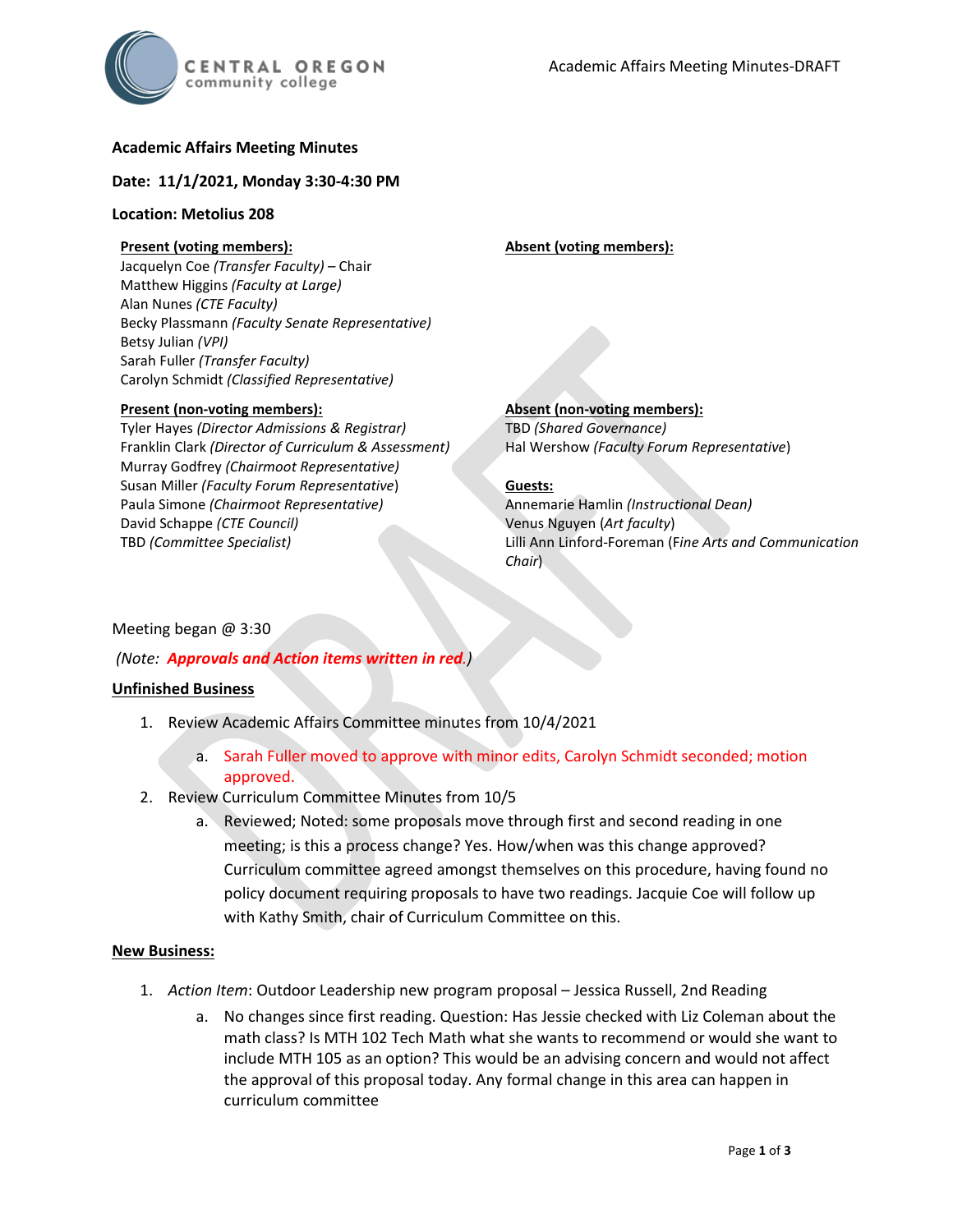

- b. Betsy Julian moved to approve the program with the notation that we encourage her to pursue additional math options; Matt Higgins seconds; motion approved
- 2. *Action Item*: Graphic Design and Illustration new program proposal Venus Nguyen, 2nd Reading
	- a. Changes since first reading: This version splits the programs into two separate certificates: Graphic Design, Illustration. A student could finish one certificate in one year then complete the second one in one additional term. Both certificates could later stack into an associate's degree should that be developed that later.
	- b. Reason for the change: the state would not accept a CTE program with general education elective options; the program needs to be more strictly defined.
	- c. No other community college offers an illustration certificate in Oregon
	- d. Q: Will the state have a problem that the core is so common between the two? Not in this case; the two programs have four different courses between them.
	- e. Q: Regarding the capstone project, is this different for the two certificates? Would students take this twice or do a project that overlaps? Students only need to take it once but could opt to do both. The outcomes are broad enough to encompass both certificates. The course is repeatable, a feature that may need some further conversation. (Betsy will address this later.)
	- f. Sarah Fuller moved to approve the graphic design one-year certificate and the illustration one-year certificate programs; Becky Plassmann seconded; motion approved
- 3. *Action Item***:** Creation of Grade Appeal Task Force proposal– Paula Simone
	- i. Topic brought by Tyler Hayes, Paula Simone, Sara Henson; agenda item from last year that was not completed;
	- ii. Background: We have a grade appeal process that has not work smoothly based on current policy; neither students nor faculty had adequate support After a short discussion last year, no official action was taken. This proposal is to get the task force together (See handout for the task force charge)
	- iii. Q: How will the members be chosen? We will ask for volunteers via email; Academic Affairs makes an appointments out of that pool
	- iv. Q: Should an FFEC member be involved? Mindy Williams (FF Pres) said not needed
	- v. Q: Faculty Senate will remain interested in this topic; who will liaise with them? Presumably through Sara Henson who is on Faculty Senate and will be involved in this
	- vi. Correction: Student affairs should be student services; rep should be Tyler
	- vii. Q: How will we recruit a student? Reach out through ASCOCC or student email; involvement of a student is a must
	- viii. Q: Timeline? Work should be done spring 2022
	- ix. Jacquie Coe moved to create a task force on grade appeals based on this charge; Sarah Fuller seconded; motion carried
	- a. *Informational Item***:** Institutional Core Competencies Task Force Progress Report- Betsy Julian, Alan Nunes, Jacquie Coe, Christopher Hazlett, Franklin Clark
		- i. Background: This task force was created and did much of its work in 2020-21, though the conversation precedes the formation of the group.